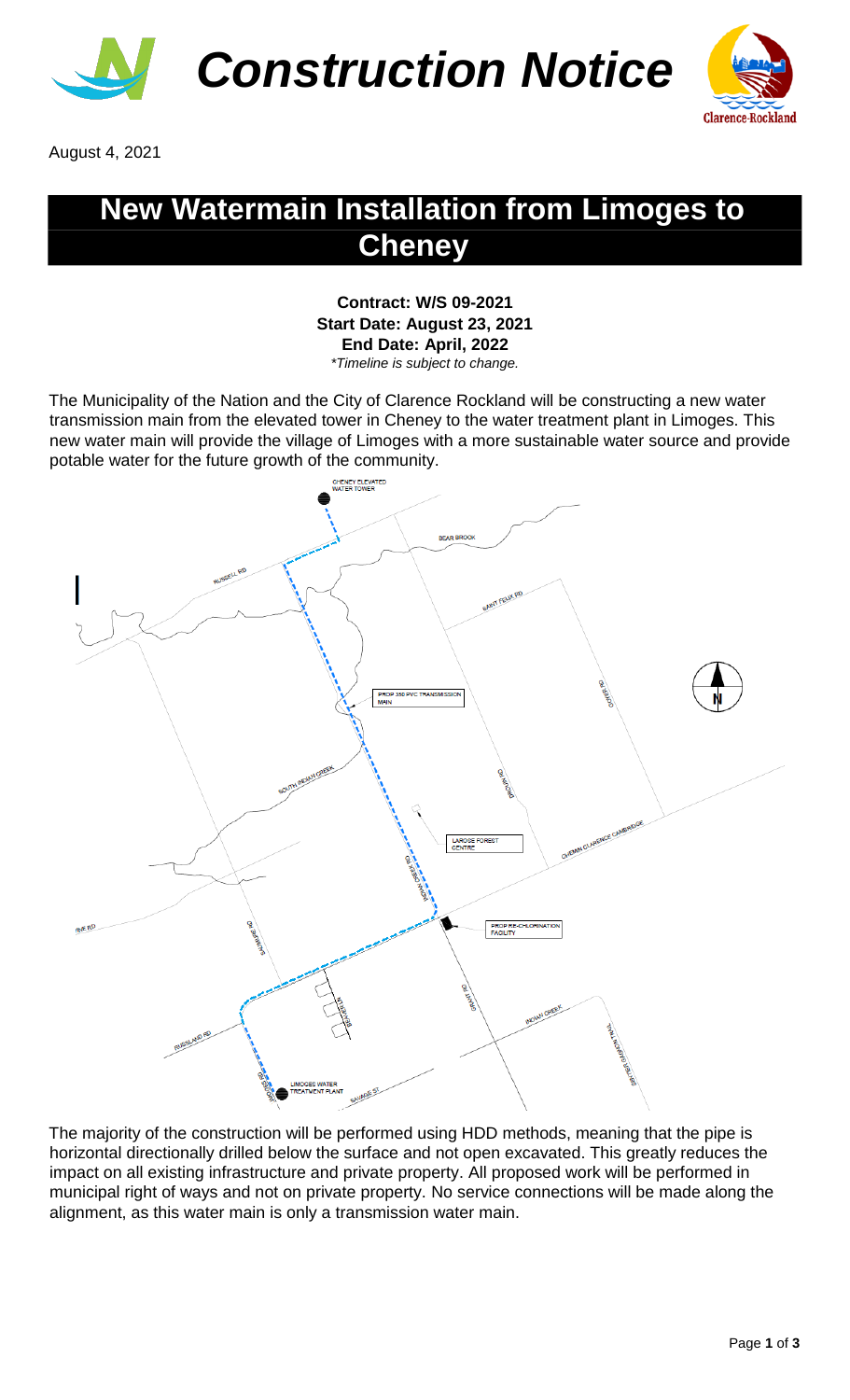



## **WORK DETAILS**

The proposed watermain is Approximately 10km long, the watermain alignment is shown above. The primary method of watermain installation will be via directional drilling method combined with a series of Connection pits typically 20 feet in length 12 feet in depth. We anticipate to start the construction the week of August 23rd and we're projecting to have it complete early in the new year. During that time, resident directly affected by our construction (i.e: driveway access) will be notify with a separate notice but otherwise your services shouldn't be interrupted.

- You may experience dust, noise and other inconveniences including standby generators for dewatering pumping operations. The Municipality will make efforts to reduce the impacts. We appreciate your patience.
- Property owners located along the watermain alignment should remove items located within municipal property limits, such as landscaping and / or decorative objects.
- The Municipality will not be responsible for damage to any privately owned items on Municipal property.

| <b>Work Hours:</b> Work will take place from 7 a.m. to 9 p.m., Monday to Friday, with<br>work after hours and on weekends as required.                                                                                                                                                                                                                                                                                                                                                                                                                                           |
|----------------------------------------------------------------------------------------------------------------------------------------------------------------------------------------------------------------------------------------------------------------------------------------------------------------------------------------------------------------------------------------------------------------------------------------------------------------------------------------------------------------------------------------------------------------------------------|
| <b>Pre-Construction Inspection:</b> Prior to commencing any Contract Work the<br>Contractor will conduct, with the Contract Administrator, a condition survey of<br>existing buildings, bridges, culvert structures to remain, sidewalks, boulevards,<br>curbs and gutters, trees and landscaping, line paintings, traffic signage, monitoring<br>wells, hydro poles, wires, fencing, retaining walls, maintenance hole and chamber<br>covers and grating, pavement, survey bench marks and monuments which may be<br>affected by Work.                                          |
| Water Service Disruptions: If you are already on municipal water and reside<br>along the new water main alignment no water service disruptions are anticipated<br>during construction. Unless an emergency water shut off is required due to<br>unforeseen circumstances.                                                                                                                                                                                                                                                                                                        |
| Private Surface Well and Drilled Well: If you have a surface well or a drilled<br>well on your property, and are along the water main construction alignment<br>you will be receiving a well survey form to fill out and return.<br>Once completed you must contact our Environmental Consultants (Golder)<br>to assist in monitoring your well prior to construction. Golder will be<br>coordinating appointments to collect pre-construction water samples from<br>private wells to establish baseline water quality. Results will be provided to<br>residents free of charge. |